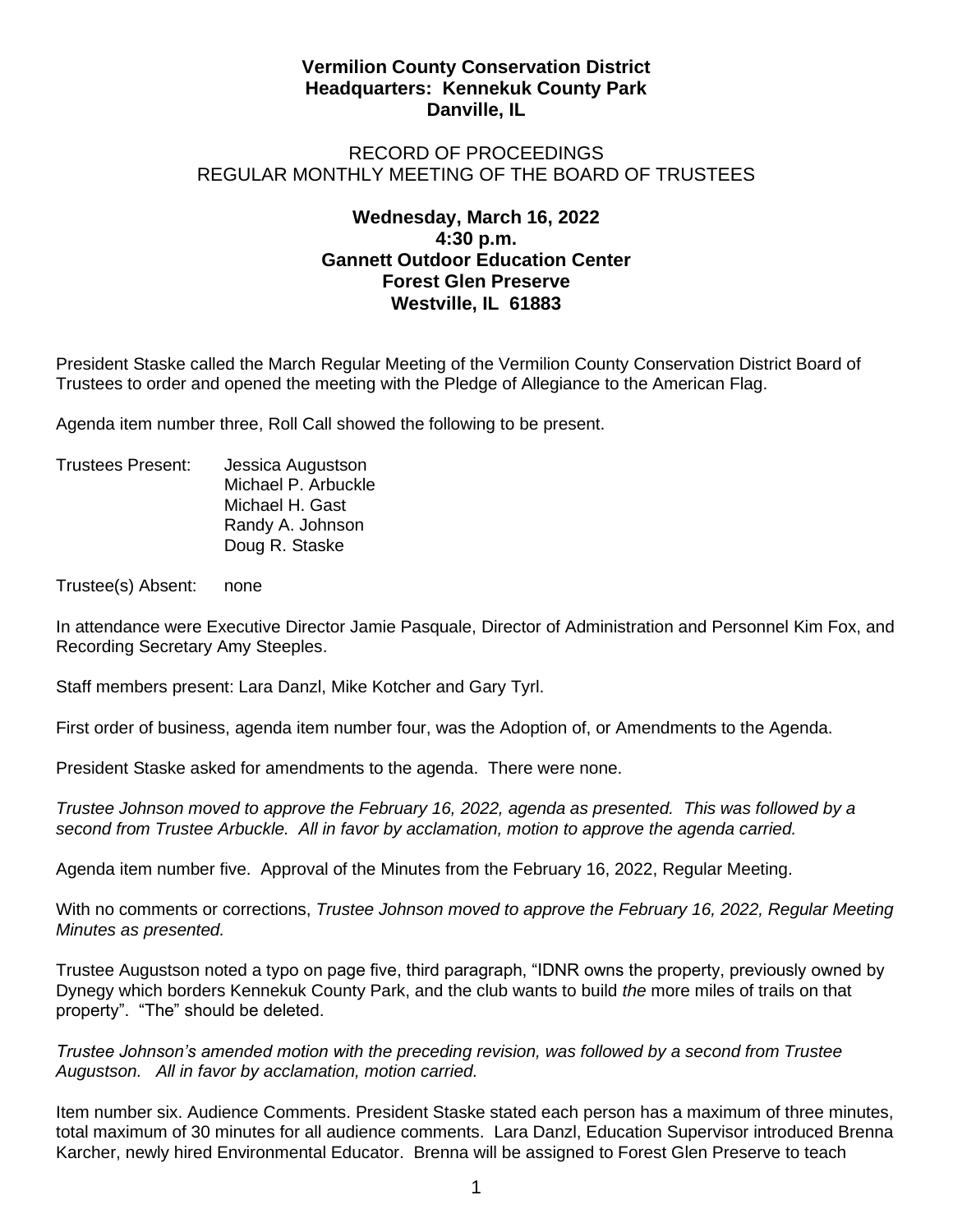Outdoor School, present programs, and. perform trail maintenance. Brenna brings environmental, educational and biological experience.

Brenna stated that she and Lara have been doing heavy trail work today and organizing the Gannet Center backroom.

The VCCD Trustees welcomed Brenna. Lara is very impressed with her, as are Executive Director Pasquale and Associate Director of Administration and Personnel Fox.

Agenda item number seven, the Treasurer's Report. President Staske asked if there were any questions on items seven a through h. This included bills, checks and journal entries for February 2022.

Trustee Arbuckle inquired about check #41966 on page five of the Manual Checks, Heidrick Septic Service, Inc. for \$250.

Executive Director Pasquale responded that residence is owned by the VCCD; there is a problem with the septic service there and eventually will need updated.

With no other comments or questions, *Trustee Johnson moved to approve the Manual Checks dated February 2022 in the amount of \$156,962.74, which included check #'s 41941 – 41951 and 41960 – 41978; the current list of voucher checks dated March 17, 2022 in the amount of \$6,201.16, which included check #'s 41999 – 42005; the Budget Report and General Journal Entries through February 28, 2022. This was followed by a second from Trustee Arbuckle.* 

Agenda item number seven i. Report on Cash and Investments. Director of Administration and Personnel Fox reported that as of March 16, 2022, the NOW checking account balance is \$143,356; Illinois Funds Investment Pool balance is \$181,754; the Illinois Funds Money Market Fund balance is \$5,402. First Farmers Bank Money Market Passbook account balance is \$149,144; Central Illinois Bank Money Market passbook account balance is \$245,770. The Health Reimbursement Account (HRA) balance is \$6,707. First Saving Bank NOW account balance is \$123,762; the NOW account at Catlin Bank balance is \$249,465. The 3 mo. CD [Whittaker Funds] at Iroquois Federal at .05% interest balance is \$57,478; the 3 mo. CD [Wagner Funds] at Iroquois Federal invested at .05% interest balance is \$50,767. A 3-month certificate of deposit at Longview Bank now at .15% interest has a balance of \$250,095. The 2-year CD, with 6-month option acquired at Illinois National Bank remains at \$250,000.

The grand total of cash and investments for March 16, 2022: \$1,713,700. This compares to \$1,440,177. in March of 2021.

*All in favor of approving agenda items seven a. through seven d, signify by saying "aye". All in favor by acclamation.*

Agenda item eight. Specific Items of Business to be Transacted.

Item eight a. Approve Fiscal Year 2022-2023 Tentative Budget. Executive Director Pasquale explained the budget process. He then highlighted the accounts and line items.

The estimated cash balance will be adjusted, prior to approval of the final budget, to reflect the current balance as of April 1, 2022. The revenue accounts budget was increased by 7.2%. Expenses were increased by 18.2%. Last year, revenue increased over budget projections due mainly to an increase in Personal Property Replacement Tax (PPRT) received. Salaries were lower than projected due to one employee leaving and one retiring in 2021; both positions are filled but not until recently.

He reported that he has been purchasing some equipment on the current budget to decrease the cash balance. A truck has been purchased from Marrow Brothers; these were pre-ordered by Marrow Brothers, on the state contract. Also, there were other items that have been purchased that were not previously budgeted.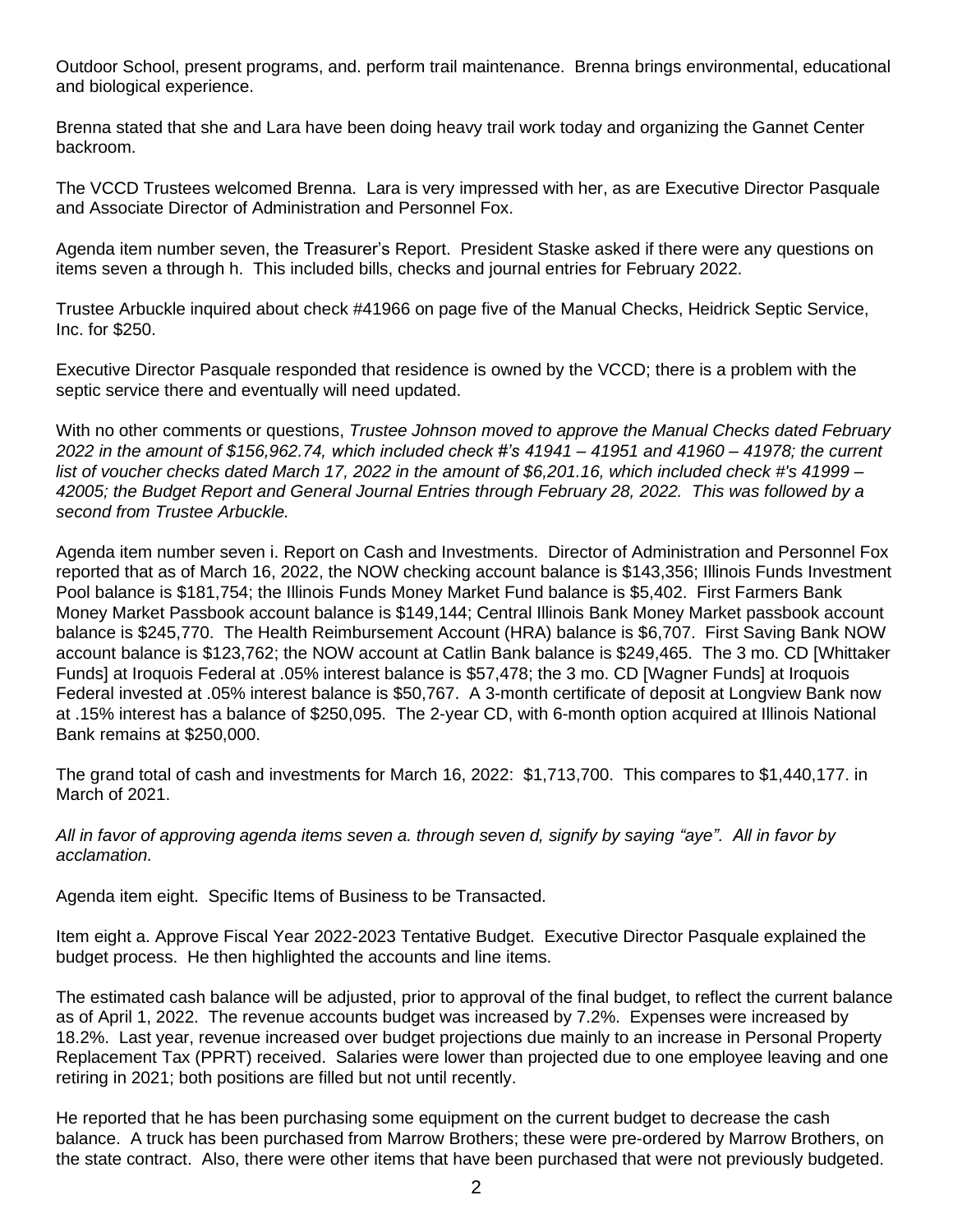The budgeted total projected revenue is \$2,579,450; estimated expenditures are \$2,702,075. Therefore, the VCCD will be working with an unbalanced budget. Director of Administration and Personnel Fox stated that last year at this time the PPRT payment came in at \$13,900 and last month's PPRT payment was \$97,000. This is something that just cannot be budgeted.

Salary and individual park expenses were detailed on the following five pages. Executive Director Pasquale commented the Statement of Estimated Expenditures is tied into the tax levy; this budget section cannot not be less than what is levied for taxes.

Dedicated Funds is the largest expense and includes donations from Middle Fork Audubon Society, Pheasants Forever, Revolutionary War Reenactment, Kickapoo Rail Trail Leases, Arboretum, Illinois Public Risk Grant, and other unknowns. Some dedicated funds are from previous years.

The largest expense for Kennekuk and Forest Glen will be motor fuel; other accounts are about the same as last year.

Executive Director Pasquale stated that nearly \$600,000 was budgeted for capital improvement projects this fiscal year.

Among major expenditures for capital improvements planned are: road repair and resurfacing, Willow Creek Pond Spillway repair, fiber optic phone line for Kennekuk, replacement docks at Lake Vermilion, four trucks, tractor for mowing trails, tractor with trade-in for Forest Glen, and park signage upgrades for Forest Glen, Heron, and Lake Vermilion. Replacement of hardware on the Observation Tower at Forest Glen is necessary as per recommendations from the inspection engineer, and may be a multi-year project. Lower level repairs can be accomplished by VCCD Staff; upper level may need to be hired out.

The County has ARPA funds to be distributed and the VCCD is considering application for fiber optic lines to upgrade phones and communication.

Director of Administration and Personnel Fox reported that the DCEO grant, 50% match, for the replacement of the docks at Lake Vermilion has still not been announced yet. The project is much needed, so this will have to be in the budget eventually.

He is trying to plan purchases of equipment at good prices which are available now that may not be later. He expanded explanation of the items under General at the end of the estimated expenditures. Executive Director Pasquale reported that two trucks are on order, in the next order he would like to have one hybrid truck. The Board fully supported his choice of an electric hybrid truck. He plans to get rid of five of the older trucks in the fleet.

Division II. Insurance and Compensation. Difficult to predict due to the flexibility of the Health Reimbursement Account.

Division III. Illinois Municipal Retirement Fund. There is not much change. A new rate is announced each December.

Division IV. Audit Fund. Executive Director Pasquale stated that the tax levy was increased here. Last year's audit was high due to extra work on the Kickapoo Rail Trail and COVID Funding; this may stay high due to the KRT.

Division VI. Debt Service Fund. Executive Director Pasquale explained that this is the bond payment statement. This fiscal year's principle is \$100,000 and interest of \$24,750 for a total payment of \$124,750. Making an extra payment was discussed. It will be researched. There is a zero cash balance. No tax revenue is collected from the bond unless the District would default on a payment. The ten-year bond was issued in 2017.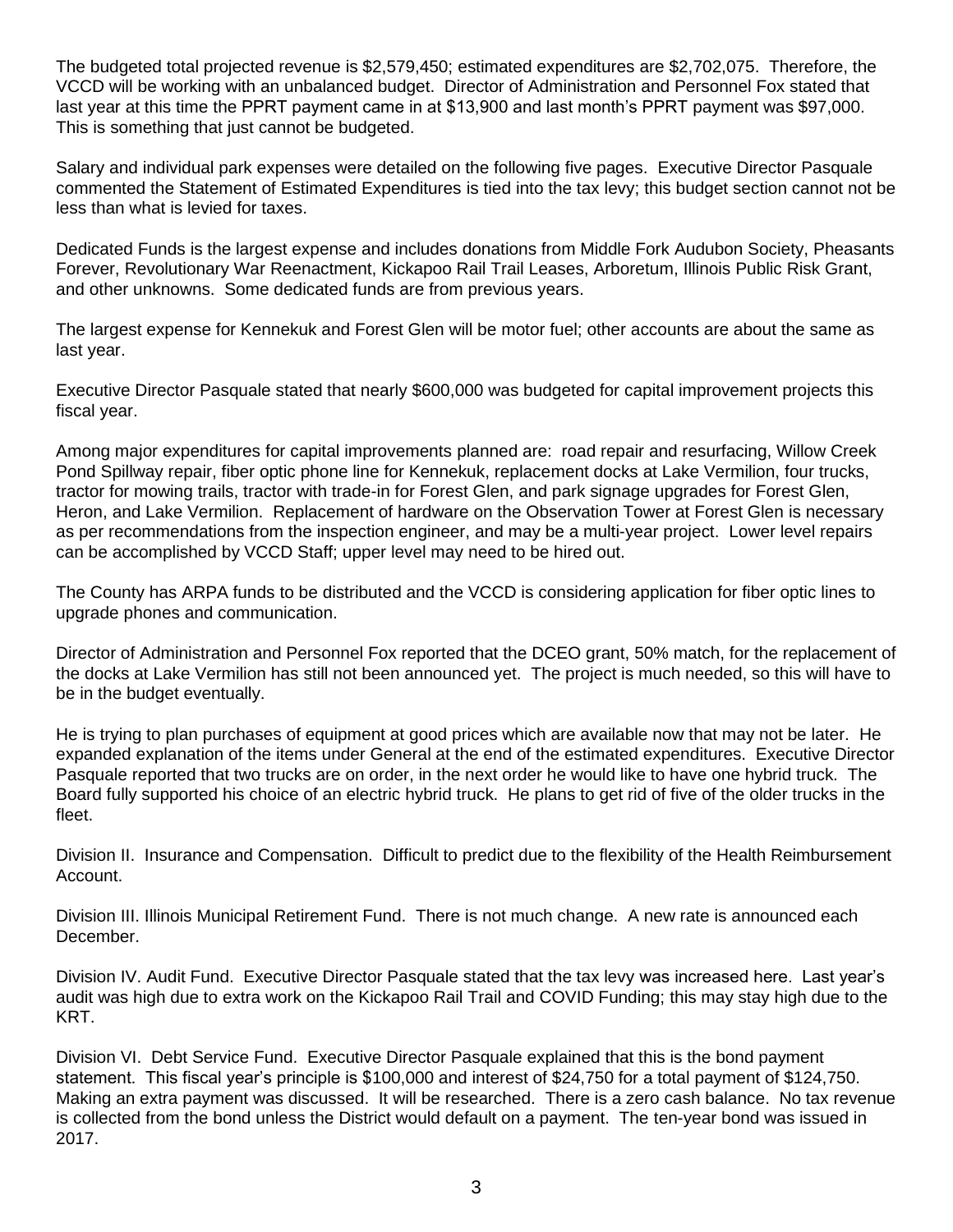Discussion ensued regarding aspects of the budget. Executive Director Pasquale praised Director of Administration and Personnel Fox for her financial expertise.

Trustee Johnson asked about the District's dump truck status.

Executive Director Pasquale responded that there are two, 2008 F550 and 2017 F550; both are in good shape.

When approved, this tentative budget will be available for public review for at least thirty-three days, through April 20, 2022. The final budget will be presented for approval in May.

With no more comments or questions, *Trustee Arbuckle moved to approve the Vermilion County Conservation District Tentative Budget for fiscal year 2022-2023, Ordinance No. 161 to be on public display as presented. This was followed by a second from Trustee Gast.*

With no other questions, President Staske asked for a roll call vote. The results as follows:

| Trustee Arbuckle  |   | yes |
|-------------------|---|-----|
| Trustee Gast      | - | yes |
| Trustee Augustson | - | ves |
| Trustee Johnson   | - | yes |
| Trustee Staske    |   | yes |

The vote was  $5 - 0$  in favor, motion carried.

There was no executive session.

Agenda item nine. Report from the Executive Director. Executive Director Pasquale reported that maple syrup season will end this week. The sap is getting cloudy and sugar content is falling. Approximately 5,000 gallons of sap was collected and 100+ gallons of syrup have been made.

Forest Glen Superintendent Mike Kotcher, in the audience, stated that it requires 42-44 gallons of sap to make one gallon of syrup.

The Maple Syrup Open House is cancelled for 2022, and the syrup production has been good this year. Syrup was sold at local Farmer's Market in 2020. It may be practical to utilize outside venues to sell syrup. A new evaporator is on order. The current one is made for wood burning, and was converted to fuel. The new one will be made for burning fuel.

Executive Director Pasquale reported that there had been a drowning yesterday at the Lake Vermilion Boat Ramp. It was an unfortunate accident. The insurance company will be notified.

An email concerning \$11M in State Funding was sent to the Trustees, regarding funds to be shared through grants. A meeting was attended recently with Champaign County Forest Preserve (CCFP) and the Urbana Park District. This is progressing and will be administered through CCFP, but will take 6-9 months to approve. Executive Director Pasquale still has a lot of questions, but it sounds promising.

Trustee Arbuckle questioned the length of trail still needed to complete.

Executive Director Pasquale responded it is 8.2 miles from Oakwood to the county line. CCFP just received an ITEP grant calculating \$629,000/mi. for construction and \$118,000/mi. for engineering. This cost was based on completion of a one-mile section. The VCCD side has 11 miles of trail total.

Regarding Nick Jeurissen' s report, Trustee Gast queried about meeting with U of I Engineering Students about the East Campground along the River Ridge Backpack Trail at Forest Glen. Will the pit toilet be replaced?